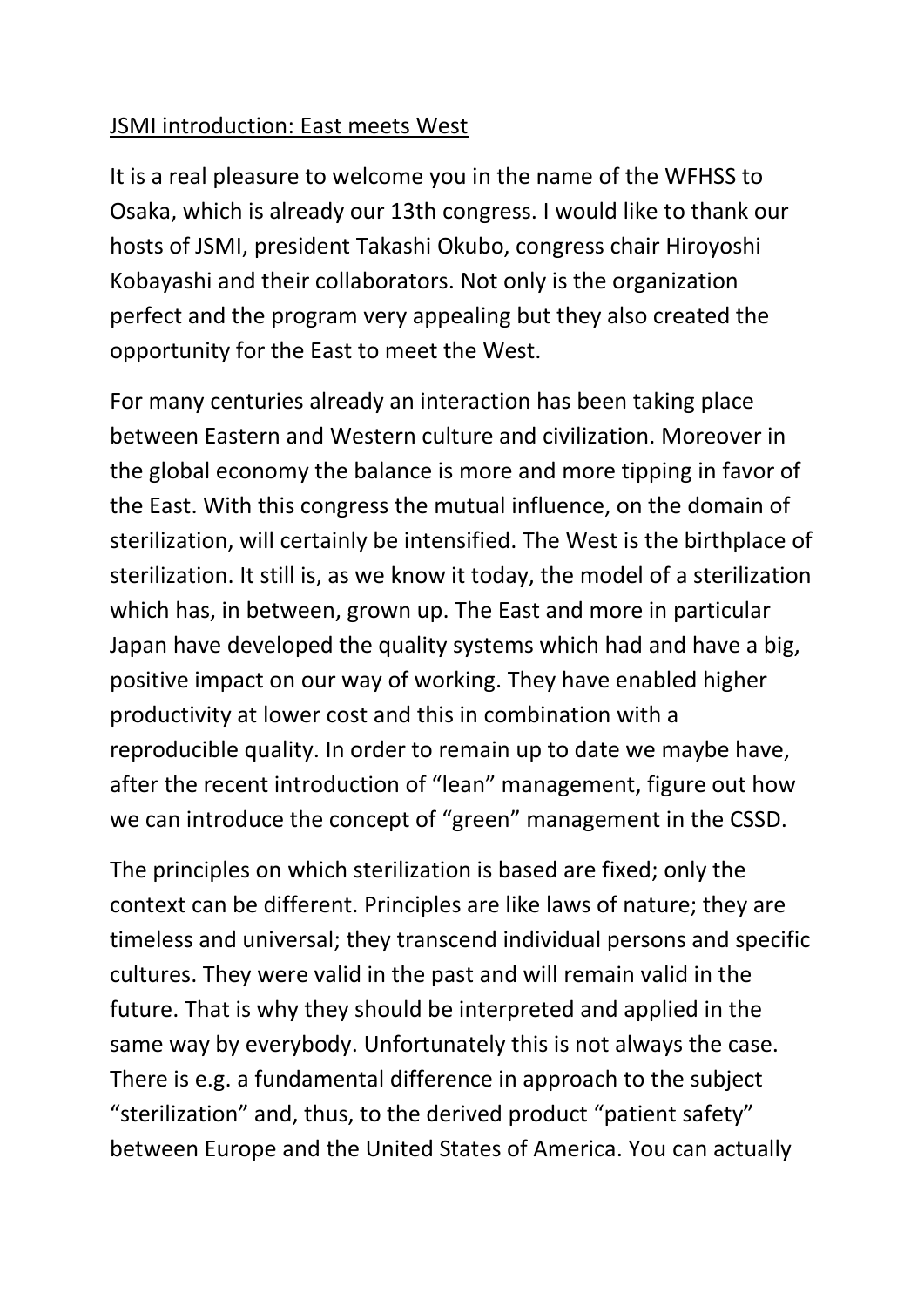and rightly speak of a world of difference. An example: while North-Americans emphasize the final checking of the end product with the help of chemical and biological indicators, the Europeans more move in the direction of mastering the compound processes, the validation of these processes and the support of the production through quality systems.

This difference entails a number of risks because, as we know from geometry, a straight line is defined by two points. Parallel lines only intersect in infinity. In our case the lines, in other words sterilization practices, will diverge more and more. This is perhaps a reduction ad absurdum that the sterilization world has to do its utmost to prevent this from happening and engage in a concerted effort to ensure that the sterilization practices do not further develop in different directions.

The "clash" between both schools is taking place all over the world, for example also in Japan, South America, The Middle East. This dialectic causes confusion in the mind. It places the departments, but maybe even more the sterilization associations, that have to outline the route for them, for a choice which is sometimes difficult to make. This issue is regrettable because it does not really help sterilization.

What can help us, are the lessons we can learn from history. In the past standardization in the departments has led to improved quality. If we can do the same at a higher level and achieve standardization between departments, this can certainly lead to a uniform and better national and international practice. Copying is in our case not a crime but a justifiable act.

A condition is that all actors put their own rights aside and release themselves from the emotional component which is still often attached to sterilization. These stand the further professionalization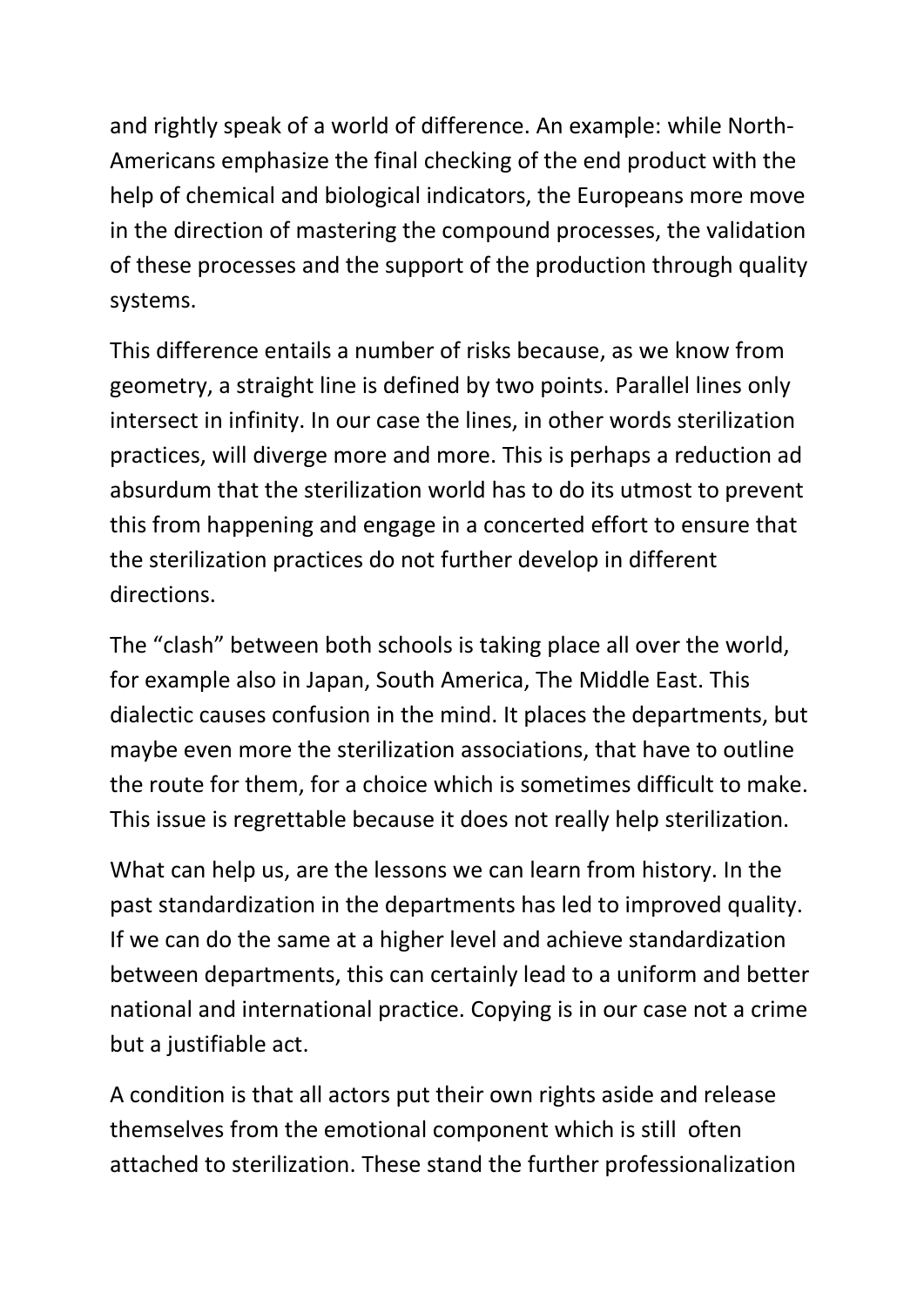of our discipline and a practice based on science in the way. For these reasons firstly, "the state of the art" has to be clearly defined. This is not the case today. We should find a consensus, a common ground, not a compromise, about it. I hope that, in the interest of sterilization, in the near future an answer can be given to this challenge. Then we can all together take the same road towards the future.

Because, where authenticity provides a frame to the own community in a growing multicultural society and means an enrichment for that society, this is not possible for sterilization. In this case there especially needs to be searched for an universal, common identity because it is important for the patient as well as for the department.

The means, men and the knowledge that are available determine the identity of the department. They are complementary, are symbiotic and they are a prerequisite to be able to produce an end product of the highest possible quality. Especially the knowledge of the members of staff will provide added value. Knowledge activates. It puts not only the process of thinking in motion, it maintains it if it is maintained itself. But it is essential that the rather passive "thinking" phase is followed by an active "doing" phase.

- It makes it possible that the best choice is made between the options that are available e.g. between different low temperature sterilization methods, different kinds and qualities of packaging materials, the range of detergents.
- It makes it possible to introduce a quality system.

Thinking and doing lead to progress and innovation. Simultaneously they make responsible because change also implies the taking up of responsibility for it. The famous saying by the French philosopher Descartes who in 1637 wrote: "Je pense, donc je suis","I think,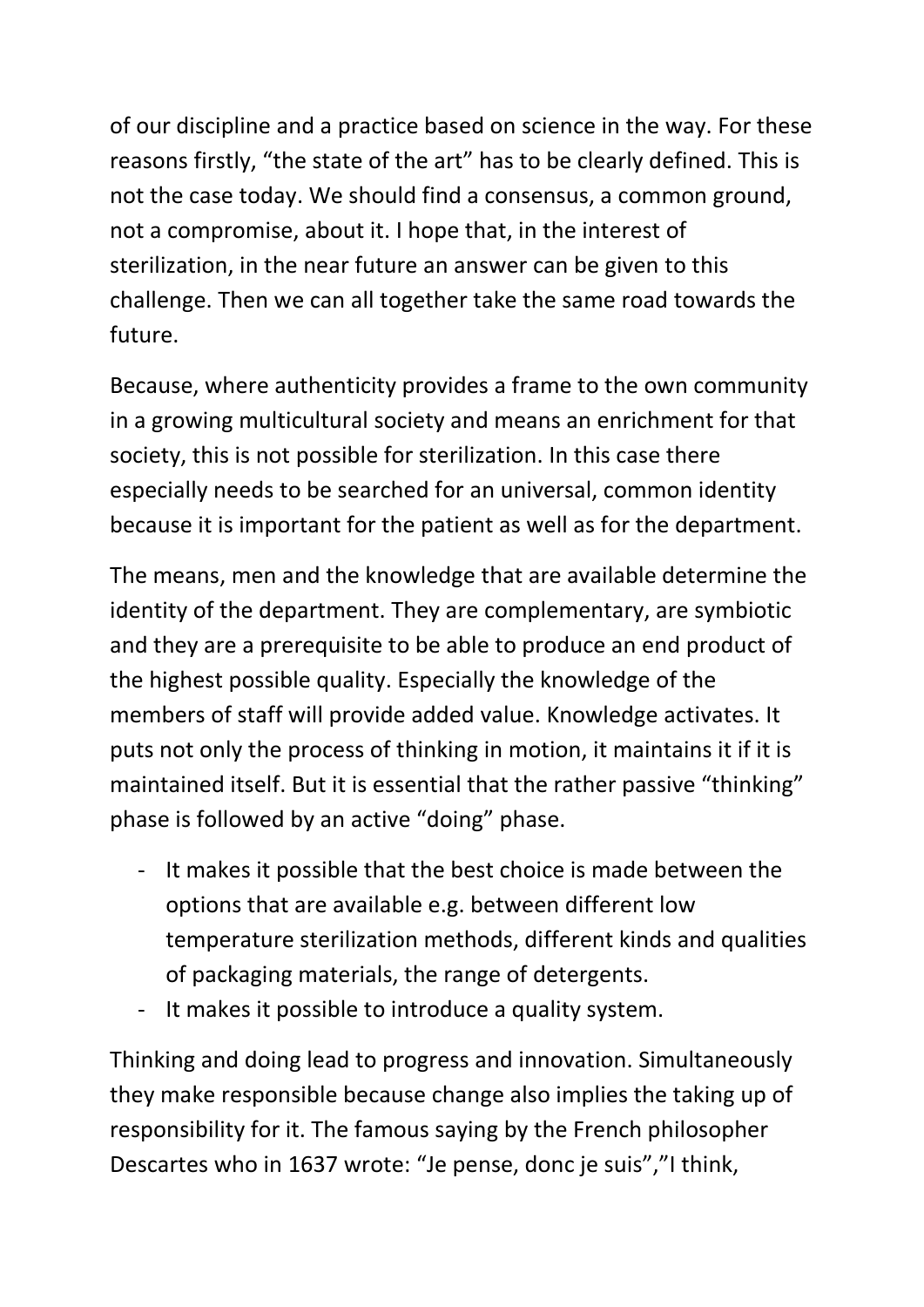therefore I am", still holds true for sterilization today. But with regards to sterilization Descartes' aphorism should be changed into: "Knowledge is thinking and thinking is being". The more extensive the knowledge available in a department, the more important the department will be not 'in" but "for" the hospital; the more intense and frequent the interaction with other departments; the better the integration in the processes of care but concurrently also the more independence for the department and less dependence on the opinion of others.

Or …. In the same way as the newly discovered Higgs particle gives weight to matter, so does knowledge give weight to the sterilization department.

Or …. How philosophy can be important to the sterilization department.

We do not always and only have to refer to Western philosophers. Also the introduction to Eastern philosophy and Eastern values, in which respect, long-term objectives, harmony and collectivity, seniority and mentorship are essential, should make us aware and can be a stimulus to look at the usual state of affairs with a nonconventional regard. They can be a haven and a surplus to the way in which our departments are managed; but even more importantly they can lead to personal enrichment. Especially "respect" combined with paying attention to one's environment can be a means of countering the ever increasing work load and the feelings lots of people have that their lives are being lived. When every step one takes in life is taken with attention then the possibilities become visible and as a result they can be grasped when they occur. Very interesting and thought provoking.